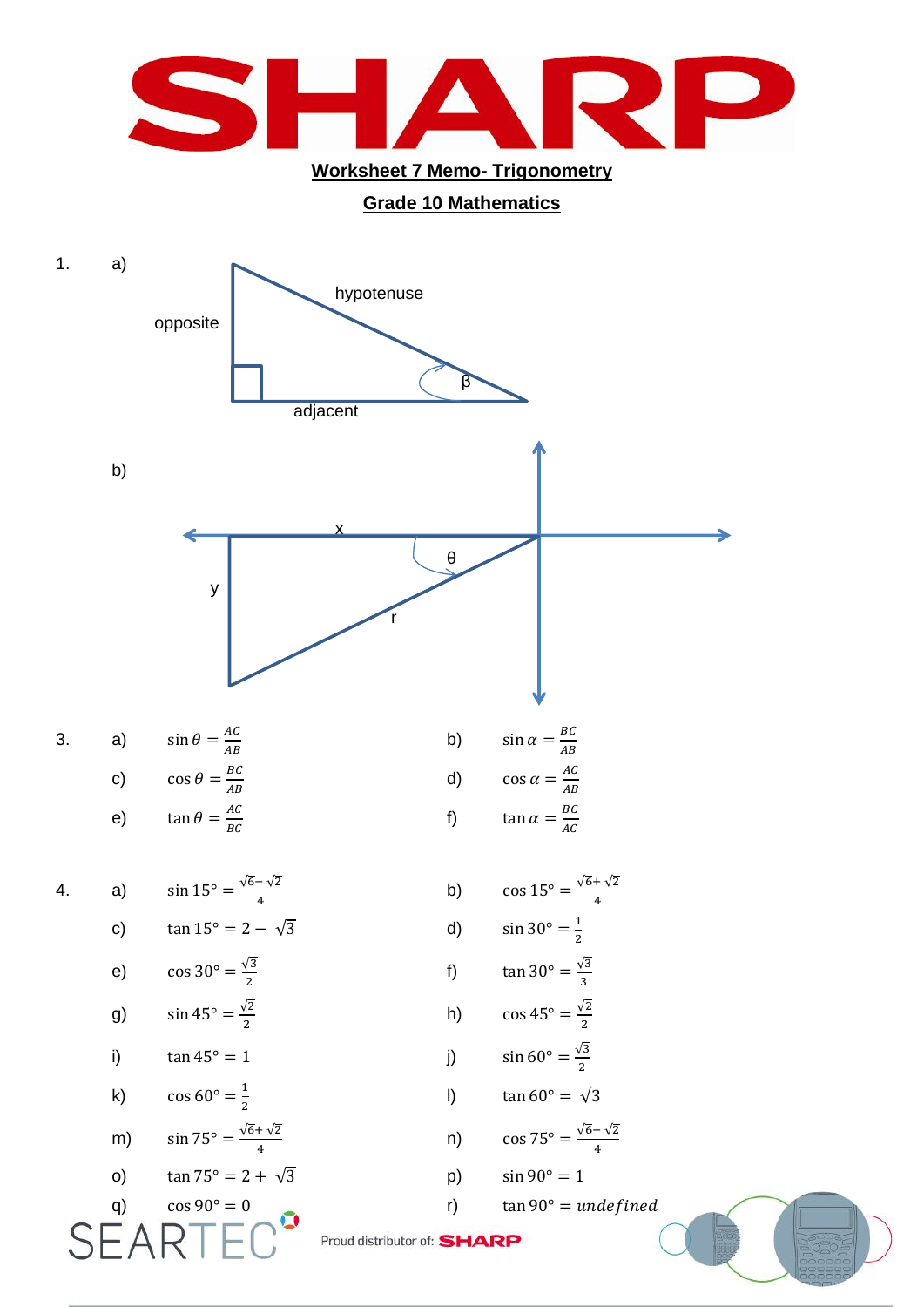| 5. | a)           | $sin 50^{\circ} = 0.77$                    |    | b)                  | $\cos 40$ ° = 0.77                        |                     | $\mathbf{c}$                     | $tan 50^\circ = 1.19$                                 |
|----|--------------|--------------------------------------------|----|---------------------|-------------------------------------------|---------------------|----------------------------------|-------------------------------------------------------|
|    | d)           | $sin 40^{\circ} = 0.64$                    |    | e)                  | $cos 50^\circ = 0.64$                     |                     | f)                               | $tan 40^{\circ} = 0.84$                               |
|    | g)           | sin $88^\circ$ = 0.99≈ 1                   |    | h)                  | $\cos 88^\circ = 0.03$                    |                     | i)                               | $tan 88^\circ = 28.64$                                |
|    | j)           | $sin 5^\circ = 0.09$                       |    | $\mathsf{k}$        | $\cos 5^\circ = 0.996 \approx 1$          |                     | $\vert$                          | $tan 5^\circ = 0.09$                                  |
|    | m)           | $sin 23^\circ = 0.39$                      |    | n)                  | $cos 23^\circ = 0.92$                     |                     | O)                               | $tan 23^\circ = 0.42$                                 |
|    |              |                                            |    |                     |                                           |                     |                                  |                                                       |
| 6. | a)           | $sin \alpha$                               |    | b)                  | $sin \beta$                               |                     | $\mathsf{c}$                     | $sin(\alpha + \beta)$                                 |
|    |              | $=$ sin 62 $^{\circ}$                      |    |                     | $=$ sin 28 $^{\circ}$                     |                     |                                  | $= sin(62^{\circ} + 28^{\circ})$                      |
|    |              | $= 0.88$                                   |    |                     | $= 0.47$                                  |                     |                                  | $=$ sin 90                                            |
|    |              |                                            |    |                     |                                           |                     |                                  | $= 1$                                                 |
|    | d)           | $sin(\alpha - \beta)$                      |    | e)                  | $sin 2\alpha$                             |                     |                                  |                                                       |
|    |              | $= sin(62^{\circ} - 28^{\circ})$           |    |                     | $=$ sin 2(62°)                            |                     | f)                               | sin $\frac{\alpha}{2}$                                |
|    |              | $=$ sin 34 $^{\circ}$                      |    |                     | $=$ sin 124 $^{\circ}$                    |                     |                                  | $=$ sin $\frac{62^{\circ}}{2}$                        |
|    |              | $= 0.56$                                   |    |                     | $= 0.83$                                  |                     |                                  | $=$ sin 31 $\degree$                                  |
|    |              |                                            |    |                     |                                           |                     |                                  | $= 0.52$                                              |
|    | g)           | $\cos \alpha + \sin \beta$                 |    | h)                  | $(cos \alpha) \times (sin \beta)$         |                     |                                  |                                                       |
|    |              | $=$ cos 62 $\degree$ + sin 28 $\degree$    |    |                     | $=$ (cos 62°) $\times$ (sin 28°)          |                     | i)                               | $\cos\frac{\beta}{2}$                                 |
|    |              | $= 0.4695 + 0.4695$                        |    |                     | $= (0.4692) \times (0.4692)$              |                     |                                  | $=$ cos $\frac{28^{\circ}}{2}$                        |
|    |              | $= 0.94$                                   |    |                     | $= 0.22$                                  |                     |                                  | $=$ cos 14                                            |
|    |              |                                            |    |                     |                                           |                     |                                  | $= 0.97$                                              |
|    | j)           | tan $3(α + β)$                             |    | k)                  | $tan(\alpha - \beta)$                     |                     |                                  |                                                       |
|    |              | $=$ tan 3(62° + 28°)                       |    |                     | $= tan(62^{\circ} - 28^{\circ})$          |                     | $\vert$                          | $\frac{\sin \beta}{\beta}$<br>$\overline{\cos \beta}$ |
|    |              | $=$ tan 3(90 $^{\circ}$ )                  |    |                     | $=$ tan 34 $^{\circ}$                     |                     |                                  | $\sin 28^\circ$<br>$\overline{\cos 28^\circ}$         |
|    |              | $=$ tan 270 $^{\circ}$                     |    |                     | $= 0.67$                                  |                     |                                  | $=\frac{0.4695}{0.8829}$                              |
|    |              | $=$ undefined                              |    |                     |                                           |                     |                                  | $= 0.53$                                              |
|    |              |                                            |    |                     |                                           |                     |                                  |                                                       |
|    | m)           | $tan \beta$                                | n) |                     | $\sin \beta - \tan \alpha$                | O                   |                                  | $\sin^2\!\alpha + \cos^2\!\alpha$                     |
|    |              | $=$ tan 28 $^{\circ}$                      |    |                     | $=$ sin 28 $^{\circ}$ - tan 62 $^{\circ}$ |                     |                                  | $=$ sin <sup>2</sup> 62° + cos <sup>2</sup> 62°       |
|    |              | $= 0.53$                                   |    | $= 0.4694 - 1.8807$ |                                           | $= 0.7796 + 0.2204$ |                                  |                                                       |
|    |              |                                            |    | $= -1.41$           |                                           |                     | $=1$                             |                                                       |
| 7. | a)           | $sin \theta = 0.574$                       |    | b)                  | $cos \theta = 0.857$                      | $\mathbf{C}$        |                                  | $tan \theta = 0.213$                                  |
|    |              | $\therefore \theta = 35^{\circ}$           |    |                     | $\therefore \theta = 31^{\circ}$          |                     |                                  | $\therefore \theta = 12^{\circ}$                      |
|    |              |                                            |    |                     |                                           |                     |                                  |                                                       |
|    | $\mathsf{d}$ | $2 \sin \theta = 1.2$                      |    | e)                  | $3 \cos \theta = 1.5$                     | $f$ )               |                                  | $2 \tan \theta = 3.467$                               |
|    |              | $\therefore$ sin $\theta$ = 0.6            |    |                     | $\therefore$ cos $\theta$ = 0.5           |                     |                                  | $\therefore$ tan $\theta$ = 1.7335                    |
|    |              | $\therefore \theta = 37^{\circ}$<br>$\Box$ |    |                     | $\therefore \theta = 60^{\circ}$          |                     | $\therefore \theta = 60^{\circ}$ |                                                       |
|    |              |                                            |    |                     | Proud distributor of: SHARP               |                     |                                  |                                                       |
|    |              |                                            |    |                     |                                           |                     |                                  |                                                       |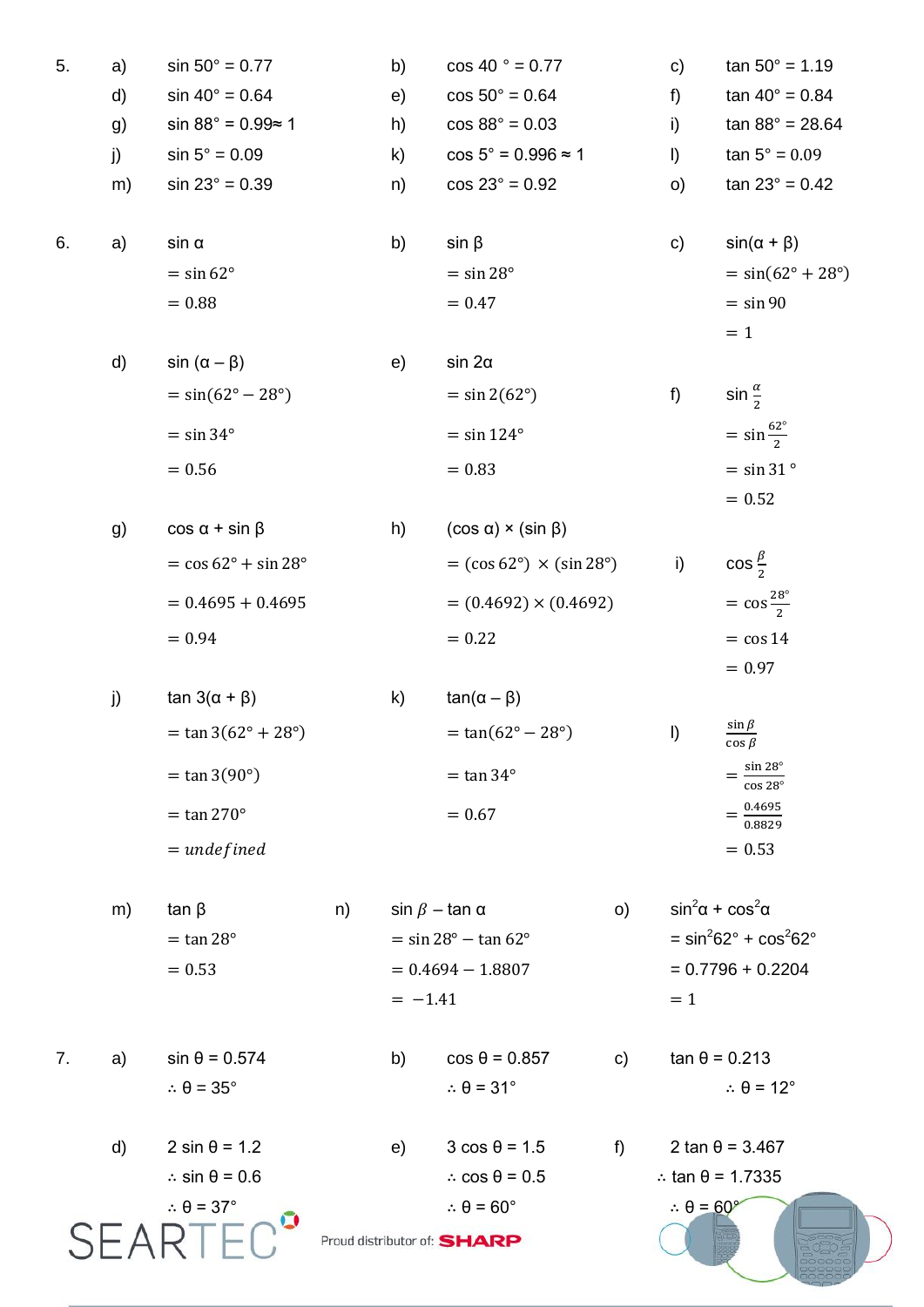g) 
$$
2 \sin \theta - 0.4 = 0
$$
  
\n $\therefore 2 \sin \theta = 0.4$   
\n $\therefore \sin \theta = 0.2$   
\n $\therefore \theta = 12^{\circ}$   
\nh)  $2 - 5 \cos \theta = 0$   
\n $\therefore 2 = 5 \cos \theta$   
\n $\therefore 0.4 = \cos \theta$   
\n $\therefore \theta = 66^{\circ}$   
\ni)  $9 \tan \theta - 10 = 4$   
\n $\therefore 9 \tan \theta = 14$   
\n $\therefore \theta = 57^{\circ}$ 

| $sin (\theta - 30^{\circ}) = 0.242$           | $\cos 3(\theta - 10^{\circ}) = 0$                        | $tan(2\theta + 15^{\circ}) = 3$      |
|-----------------------------------------------|----------------------------------------------------------|--------------------------------------|
| $\therefore \theta - 30^{\circ} = 14^{\circ}$ | $\therefore$ 3( $\theta$ - 10 $\degree$ ) = 90 $\degree$ | $\therefore$ 20 + 15 = 72 $^{\circ}$ |
| $\therefore \theta = 44^{\circ}$              | $\therefore \theta - 10^{\circ} = 30^{\circ}$            | $\therefore$ 20 = 57°                |
|                                               | $\therefore \theta = 40^{\circ}$                         | $\therefore \theta = 28.5$ or 29°    |

| m) | $\sin \frac{\theta}{2} = \frac{\sqrt{2}}{2}$ | n) | 2 cos $\left(\frac{\theta}{2} - 10^{\circ}\right) = 0$          | $\frac{\tan(\theta + 20)}{4} = 0.1$<br>$\circ$ ) |
|----|----------------------------------------------|----|-----------------------------------------------------------------|--------------------------------------------------|
|    | $\therefore \frac{\theta}{2} = 45^{\circ}$   |    | $\therefore \cos\left(\frac{\theta}{2} - 10^{\circ}\right) = 0$ | ∴ tan $(\theta + 20^{\circ}) = 0.4$              |
|    | $\therefore \theta = 90^{\circ}$             |    | $\therefore \frac{\theta}{2} - 10^{\circ} = 90^{\circ}$         | $\therefore \theta + 20^{\circ} = 22^{\circ}$    |
|    |                                              |    | $\therefore \frac{\theta}{2} = 100^{\circ}$                     | $\therefore \theta = 2^{\circ}$                  |
|    |                                              |    | $\therefore \theta = 300^{\circ}$                               |                                                  |

|  | 8. a) $\sin \delta$ | b) $\cos \delta$ | c) tan δ |         |
|--|---------------------|------------------|----------|---------|
|  | ∴ cosec δ           | ∴ sec δ          |          | ∴ cot δ |

| 9. | a) | $cot 34^\circ$            | sec 80°<br>b)              | C) | cosec 53°                  |
|----|----|---------------------------|----------------------------|----|----------------------------|
|    |    | $=$ $-$<br>$tan 34^\circ$ | $=$ $-$<br>$\cos 80^\circ$ |    | $=\frac{1}{\sin 53^\circ}$ |
|    |    | $= 1.48$                  | $= 5.76$                   |    | $= 1.25$                   |

d) 
$$
\cot 15^\circ \times \frac{1}{\tan 15^\circ}
$$
 e)  $2 \sec 60$  f)  $\frac{1}{\csc 30^\circ}$   
\n $= \frac{1}{\tan 15^\circ} \times \frac{1}{\tan 15^\circ}$  e)  $2 \sec 60$  f)  $\frac{1}{\csc 30^\circ}$   
\n $= 2(\frac{1}{\cos 60^\circ})$   $= \frac{1}{\frac{1}{\sin 30^\circ}}$   
\n $= 7 + 4\sqrt{3}$   
\n $= 13.93$ 

 $=\frac{1}{\sqrt{2}}$ 

 $6+5\sqrt{3}$  $\frac{348}{3}$ 

 $\frac{1}{\tan 15^\circ} + \frac{1}{\cos 1}$  $\mathbf{C}$ 

> $2\sqrt{3}$ 3

g) sec 45° × cosec 45° h) cot 15° + sec 30° i) cosec 25° -3  $=\frac{1}{\sqrt{2}}$  $\frac{1}{\cos 45^\circ} \times \frac{1}{\sin 4}$  $=\sqrt{2} \times \sqrt{2}$  $= 2$ 

**SEARTEC<sup>°</sup>** 

s

 $= 2.37 - 3$ 

 $=\frac{1}{\sin \frac{1}{2}}$  $\frac{1}{\sin 25^\circ}$  –

 $=-0.63$ 

Proud distributor of: **SHARP**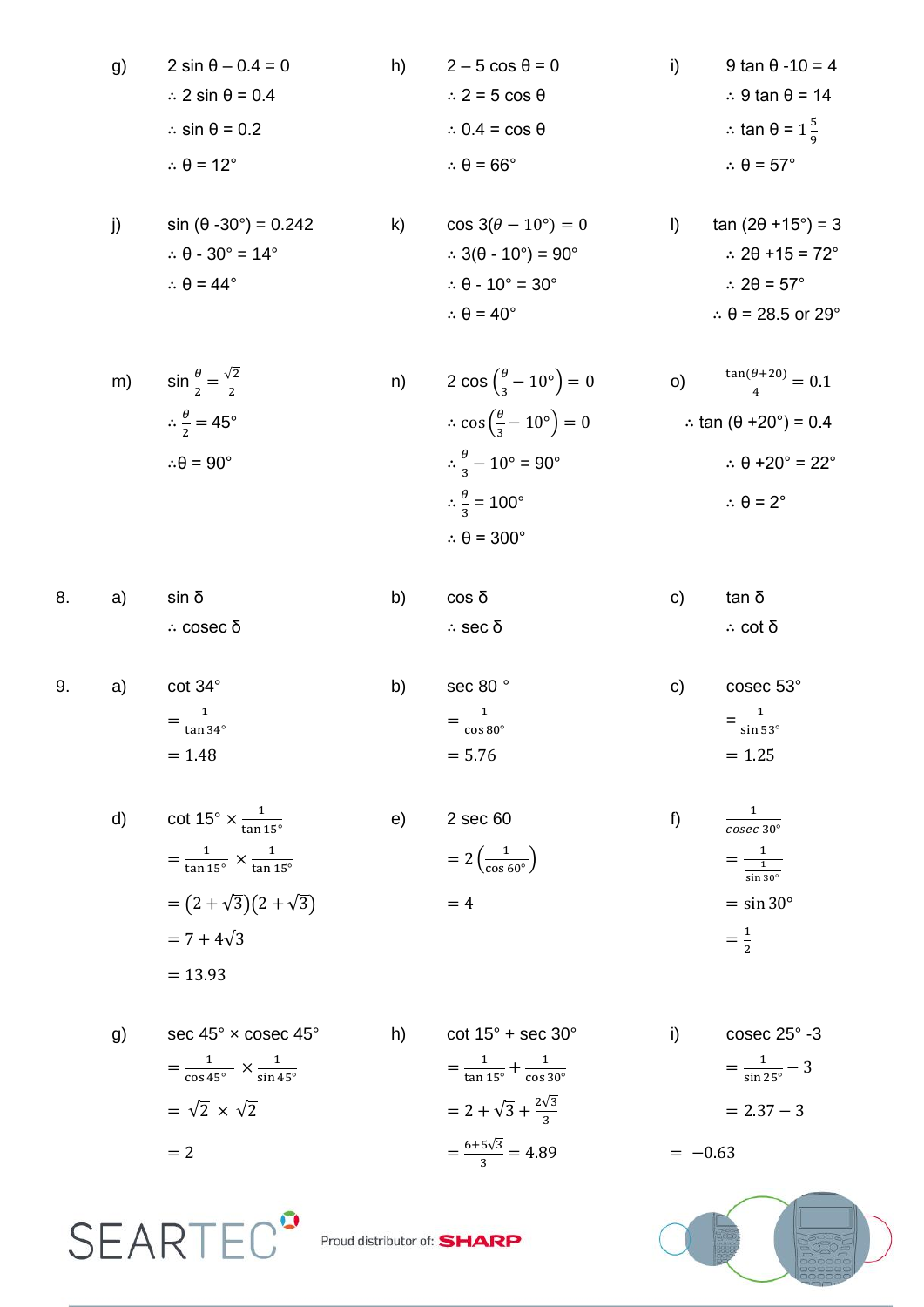10. a)

A



And to find  $A \rightarrow A + 15^\circ + 90^\circ = 180^\circ$ ∴ A = 180° - 105° ∴  $A = 75^\circ$ 



 $\therefore$  to find  $e \rightarrow d^2 = e^2 + f^2$  $= e^2 + (3)^2$ ∴ 25 – 9 =  $e^2$ ∴  $16 = e^2$ ∴ 4 cm = e

∴ to find  $F \to 180^\circ = F + 90^\circ + 53.13^\circ$ ∴ E = 53.13°  $\therefore$  F = 180° - 143.13°

> ∴ to find i  $\rightarrow \frac{a a f}{opp}$  = i  $\mathbf{1}$ ∴ 16 tan 30 =  $i$ ∴  $i = 9.24mm$

∴ to find  $I \rightarrow 180^\circ = I + 90^\circ + 30^\circ$ ∴ I =  $180^\circ$  -  $120^\circ$ 

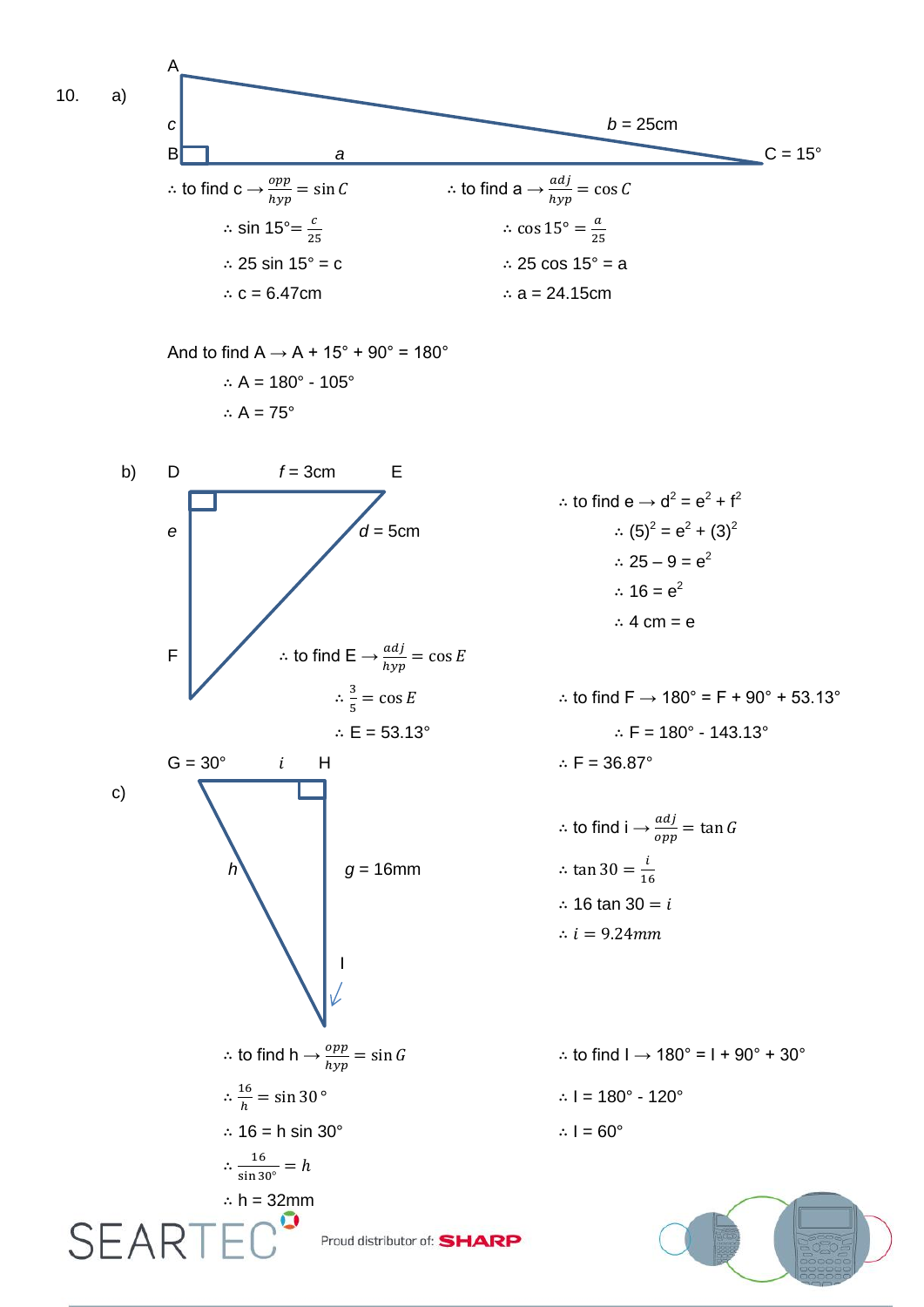d) 
$$
\frac{1}{\frac{3}{2}} = 94m
$$
  
\n $\frac{1}{2} = 94m$   
\n $\frac{1}{2} = \tan 41^\circ$   
\n $\frac{94}{\frac{1}{2}} = \tan 41^\circ$   
\n $\frac{94}{\frac{1}{2}} = \sin 41^\circ$   
\n $\therefore \frac{94}{\frac{1}{2}} = \sin 41^\circ$   
\n $\therefore \frac{94}{\frac{1}{2}} = \sin 41^\circ$   
\n $\therefore \frac{94}{\frac{1}{2}} = \sin 41^\circ$   
\n $\therefore \frac{94}{\frac{1}{2}} = \sin 41^\circ$   
\n $\therefore \frac{94}{\frac{1}{2}} = \sin 41^\circ$   
\n $\therefore \frac{1}{2} = 180^\circ - 131^\circ$   
\n $\therefore \frac{1}{8} = 143.28m$  (or you could use Pythagoras).  
\ne)  $M = 35^\circ$   
\n $M = 35^\circ$   
\n $\therefore$  to find  $OA \rightarrow MO^2 = MO^2 + OQ^2$   
\n $\therefore$   $OA^2 = MO^2 + OQ^2$   
\n $\therefore$   $OA^2 = 6767$   
\n $\therefore$   $OA^2 = 6767$   
\n $\therefore$   $OA^2 = 6767$   
\n $\therefore$   $OA^2 = 6767$   
\n $\therefore$   $OA^2 = 6767$   
\n $\therefore$   $OA^2 = 6767$   
\n $\therefore$   $OA^2 = 6767$   
\n $\therefore$   $OA^2 = 6767$   
\n $\therefore$   $OA^2 = 6767$   
\n $\therefore$   $OA^2 = 6767$   
\n $\therefore$   $OA^2 = 6767$   
\n $\therefore$   $OA^2 = 6767$   
\n<

SEARTEC<sup>9</sup> Proud distributor of: SHARP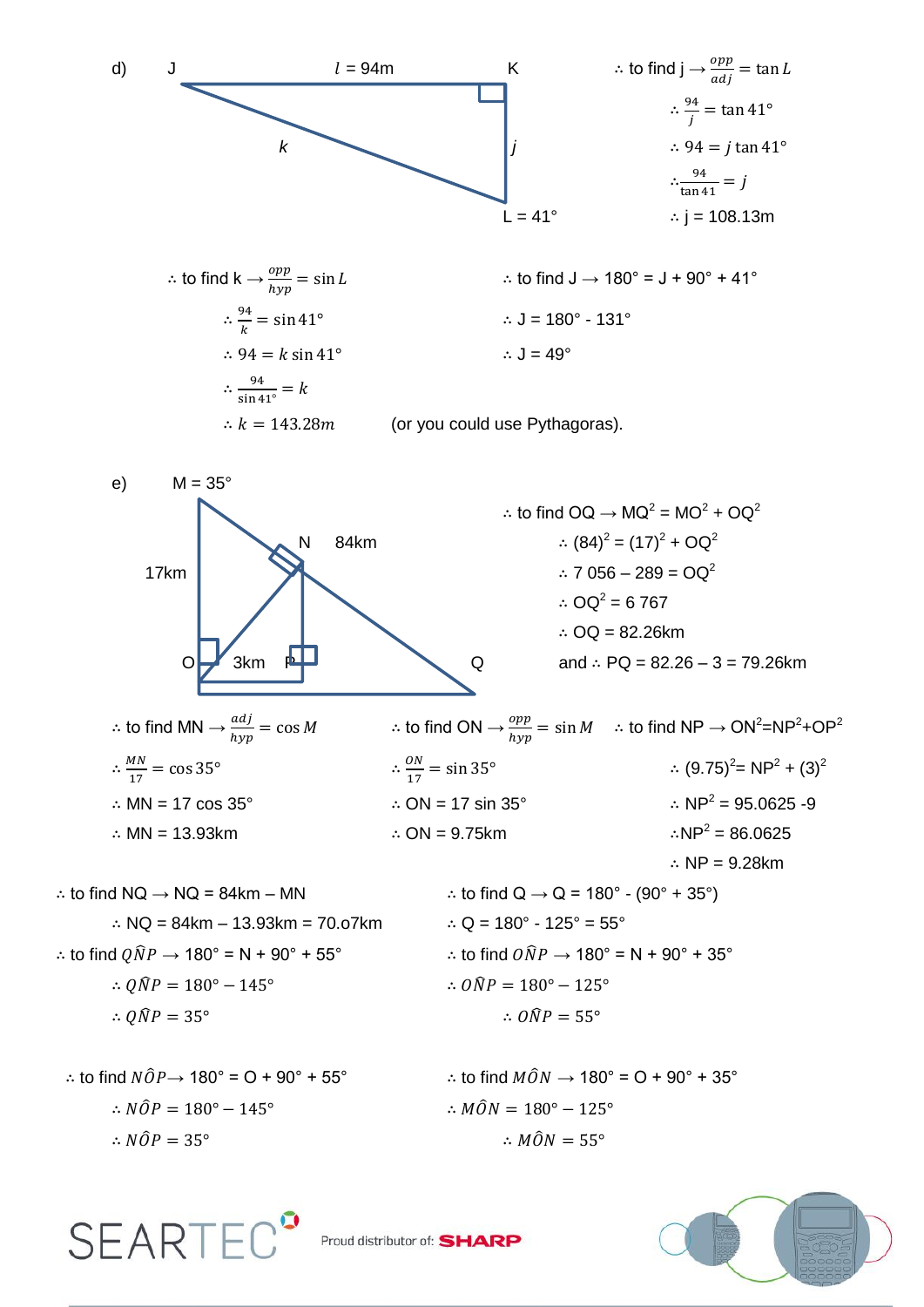

 $=\frac{7}{5}$ 

$$
\frac{3}{5} = \frac{-4}{5}
$$

X)

$$
\cos \theta + \sin \theta + \tan \theta
$$
  
=  $\frac{3}{5} + \left(-\frac{4}{5}\right) + \left(-\frac{4}{3}\right)$   
=  $\frac{3}{5} - \frac{4}{5} - \frac{4}{3}$   
=  $\frac{9 - 12 - 20}{15}$   
=  $\frac{-23}{15}$ 

 $=\frac{-36-40}{15}$ 

 $=\frac{-76}{15}$ 

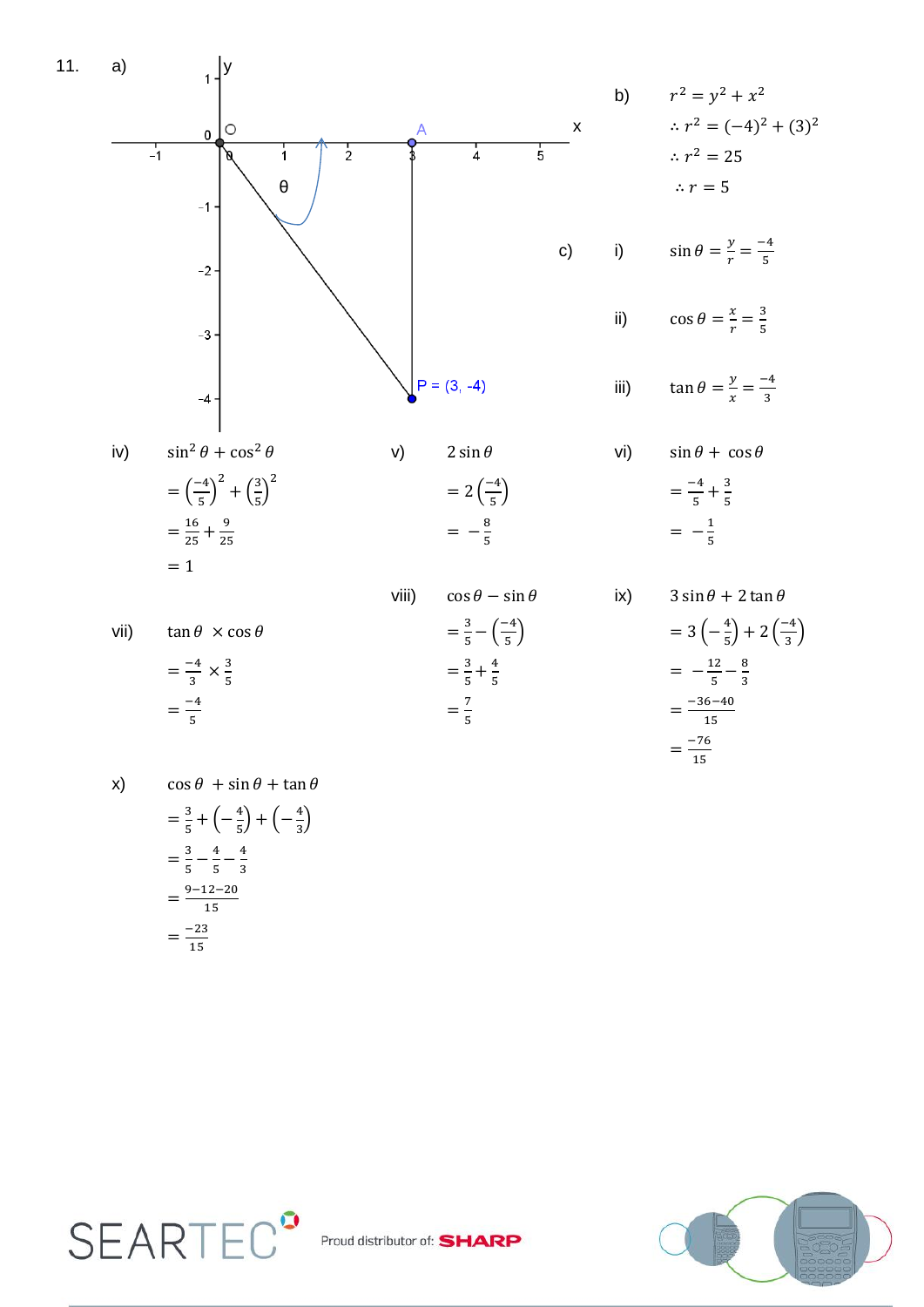

13. The special angles are: 0°, 30°, 45°, 60° and 90°.

14. a)  $\sin 30^\circ + \cos 60^\circ$  b)  $\sin 45^\circ + \cos 45^\circ$  $=\frac{1}{2}$  $\frac{1}{2} + \frac{1}{2}$  $=\frac{\sqrt{2}}{2}$  $\frac{\sqrt{2}}{2} + \frac{\sqrt{2}}{2}$  $\overline{\mathbf{c}}$  $\overline{\mathbf{c}}$  $2\sqrt{2}$  $= 1$  $\overline{\mathbf{c}}$  $=\sqrt{2}$ **SFARTEC** Proud distributor of: SHARP